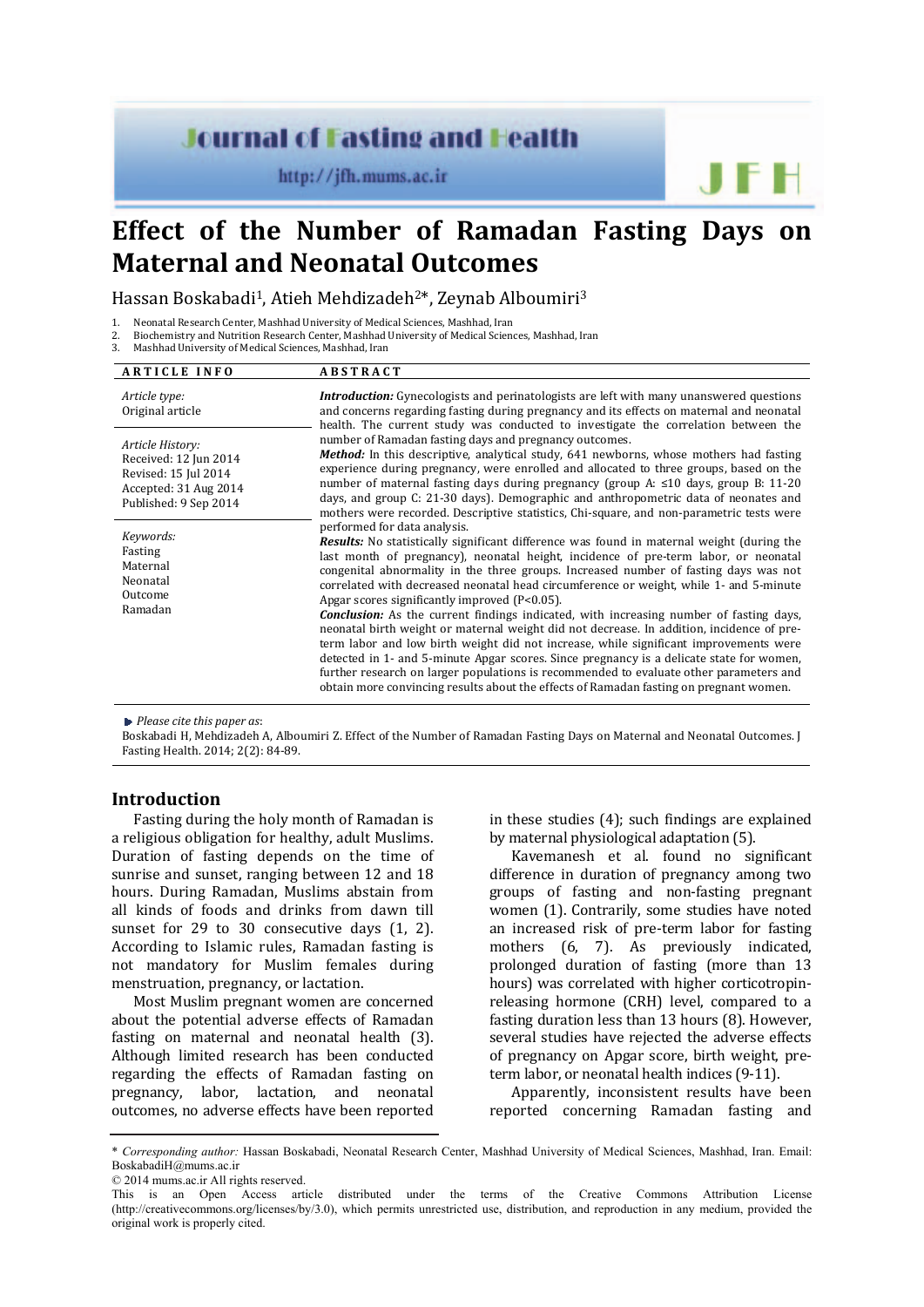**Table 1.** Participants' demographic and anthropometric data and the results of comparison between the three groups

|                                                         | Group A $(n=137)$ | Group B $(n=160)$ | Group $C(n=344)$ | P-value |
|---------------------------------------------------------|-------------------|-------------------|------------------|---------|
| <b>Maternal variables</b>                               |                   | Median (IOR)      |                  |         |
| Maternal age (year)                                     | 25(10)            | 26.5(10)          | 27(10)           | 0.007   |
| Pre-pregnancy weight (kg)                               | 57 (17)           | 60(19)            | 60(16)           | 0.06    |
| Maternal weight during the last month of pregnancy (kg) | 70 (15)           | 72 (15)           | 72 (16)          | 0.63    |
| Gestational age (term/preterm)                          | 117/20            | 147/13            | 318/26           |         |
| Prematurity (%)                                         | 15.7              | 7.6               | 6.9              | 0.009   |
| <b>Neonatal variables</b>                               | Median (IQR)      |                   |                  |         |
| Sex (M/F)                                               | 57/80             | 67/93             | 173/171          | 0.1     |
| One-minute Apgar score                                  | 9(1)              | 9(1)              | 9(0)             | 0.002   |
| Five-minute Apgar score                                 | 9(1)              | 9.5(1)            | 10(1)            | 0.02    |
| Height at birth (cm)                                    | 50(2)             | 50(2)             | 50(3)            | 0.113   |
| Head circumference at birth (cm)                        | 34(2)             | 35(1.13)          | 35(1)            | 0.007   |
| Weight at birth $(g)$                                   | 3100(83)          | 3300(75)          | 3300(80)         | < 0.001 |
| Congenital anomaly (No.)                                |                   |                   | 4                | 0.892   |

pregnancy outcomes. Although research to date has not indicated any adverse effects of fasting, available evidence is inadequate to decide on the safety of maternal Ramadan fasting. In fact, many of these studies are methodologically inaccurate or small-scaled (12).

Few studies have discussed the correlation between duration of fasting and pregnancy outcomes. Herrmann et al. reported a three-fold increased risk of pre-term labor in females with prolonged duration (more than 13 hours a day) of fasting during pregnancy (8, 13), while insignificant differences were reported between duration of pregnancy and fasting duration in a comparison between 284 fasting and 225 nonfasting pregnant women (1).

The current descriptive, analytical study was conducted to investigate the correlation between the number of Ramadan fasting days and pregnancy outcomes.

#### **Materials and Method**

In this descriptive, analytical study, 641 newborns, whose mothers had fasting experience during pregnancy, were enrolled. The study was conducted at the Obstetrics Department of Qaem Hospital in Mashhad during 2010-2014. In the current study, the average fasting hours was 14 hours a day.

This study was approved by the Ethics Committee of Mashhad University of Medical Sciences. Non-random purposeful sampling was applied. Inclusion criteria were as follows: 1) maternal fasting; and 2) absence of current or previous maternal diseases. Subjects with previous history of diseases such as diabetes mellitus, tuberculosis, malignancies, epilepsy, asthma, infections, pre-eclampsia, cervical

insufficiency, and gastrointestinal, respiratory, cardiac, endocrine, autoimmune, and rheumatologic diseases before or during pregnancy were excluded.

After obtaining an informed consent from all parents, 641 neonates were allocated to three groups, based on the number of fasting days during pregnancy: group A: 10 days or less, group B: 11-20 days, and group C: 21-30 days.

Demographic and anthropometric data of neonates and mothers were recorded. Nurses who recorded the data and measurements were blind to categorization details. Neonates were categorized on the first day of birth by a physician. Neonatal weight was measured using SECA weight scale (Uniko company,Turky) with 0.01 kg accuracy. Height and head circumference measurements were performed in supine position with an accuracy of 0.5 cm.

Statistical analysis was performed using SPSS version 16 and mean ± standard deviation were calculated. Chi-square and non-parametric statistics were used to compare the means between variables. Significance level was considered less than 0.05.

#### **Results**

A total of 641 newborns were enrolled in this cross-sectional study. During Ramadan, 515 (80%), 88 (13.5%), and 37 (6.5%) mothers were in the first, second, and third trimesters, respectively. Number of fasting days during pregnancy was less than 10 days in 137 (21.4%) women, 10-20 days in 160 (25%) women, and more than 20 days in 344 (53.7%) mothers. Maternal and neonatal demographic and anthropometric data and Kruskal-Wallis test results are presented in Table 1 for comparison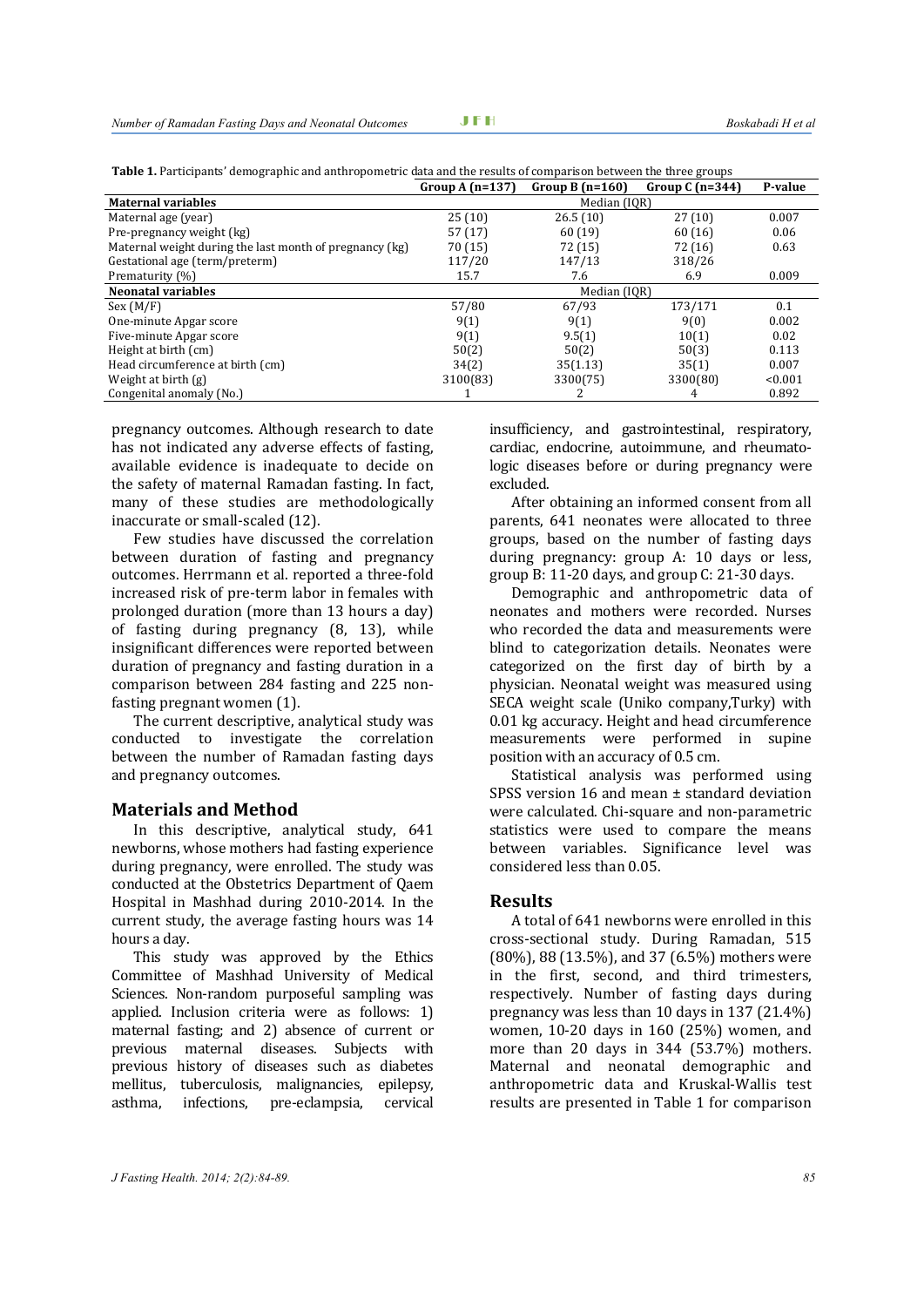

**Figure 1.** Comparison of neonatal variables among six groups of pregnant women, based on the number of fasting days

of different variables among the three groups.

Figure 1 has a more precise look at the detailed categorization of fasting days and comparison between neonatal weight, frequency of low birth weight, and prematurity in six groups of pregnant women.

## **Discussion**

According to the current findings, as the number of fasting days during pregnancy increased, no significant changes were observed in risk of prematurity or maternal/neonatal weight among the three groups. Danesh et al. indicated that increased body mass index (BMI) during pregnancy among pregnant fasting and non-fasting women was insignificantly different, compared to baseline BMI (14). In the current study, the correlation between the number of fasting days and BMI was not evaluated, whereas another study indicated a significant 1-3 kg decrease in fasting pregnant women, compared to their non-fasting counterparts (15).

Weight loss among fasting pregnant women is sometimes associated with lower energy intake, which is likely to be related to differences in culture and eating patterns. Husain et al. (16) and Adlouni et al. (17) reported a 6-25% decrease and 20% increase in energy intake among Malaysian and Moroccan fasting pregnant women, respectively. Mehrmanesh et al. (18) suggested that Ramadan fasting during the second and third trimesters

does not affect weight gain in case of complete and sufficient energy intake.

Results regarding weight changes during Ramadan among normal healthy individuals are inconsistent. One study pointed a 1.7-3.8 kg weight loss among non-pregnant females (19), while Salleh et al. (20) and Sharbaf et al. (21) found no difference in weight gain among fasting and non-fasting pregnant women. The results of other studies are either in agreement or inconsistent with the current findings. This might be due to cultural differences or various types of food sources and eating patterns. Our findings regarding maternal weight gain might be related to the fact that pregnant females prefer to consume more calorie-dense food sources. Therefore, no decrease in total daily energy intake occurred despite the lower meal frequency.

Current results showed that the incidence of prematurity and pre-term labor was lower in pregnant women who fasted for longer periods; similar finding were reported by Raadnia et al., Emlaee et al., and Koohbumi et al. (13, 22, 23).

Prematurity is considered a serious problem in perinatology and is mainly related to low socio-economic status, smoking habits, vaginal bleeding, multiple gestation, placenta previa, genetic abnormalities, and several other factors (24). Starvation is associated with increased secretion of CRH, which is directly related to pre-term labor (6). Studies, reporting an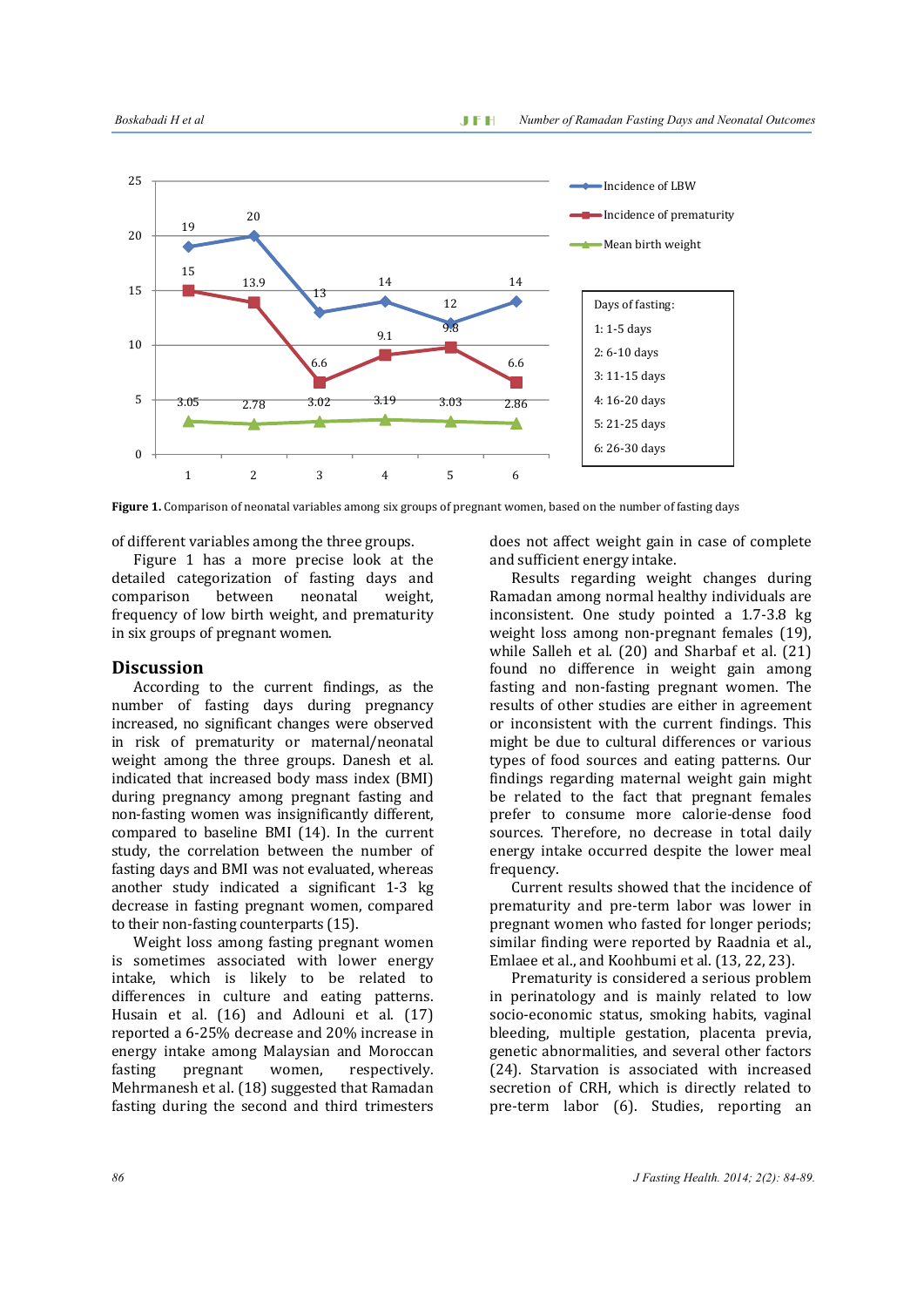increased risk of pre-term labor, have explained a correlation between pre-term labor and CRH (which increases after more than 13 hours of fasting )(6-8). Siega-Riz et al. even reported a three-fold increased risk of pre-term labor in pregnant females with 12-13 hours of fasting per day (7).

In this regard, Hobel et al. showed an increased risk of pre-term labor in pregnant females who had less than three meals per day (6). On the contrary, Koohbumi et al. showed that fasting does not affect the risk of pre-term labor in a case-control study on 976 fasting and non-fasting pregnant females (23).

 It should be noted that Ramadan fasting is different from starvation or abstinence from eating. There seems to be a multifactorial predisposition for pre-term labor Perhaps, decreased incidence of prematurity, associated with increased days of fasting in this study is due to contentment and comfort of religious people, while practicing their religious duties  $(2, 7, 11)$ .

Current results presented a significant difference in neonatal weight and head circumference among the three groups. Although height was insignificantly different, it did not decrease as the number of fasting days increased; some other studies have reported similar results (9, 10, 25). Other studies regarding metabolic changes and different aspects of human health during and after Ramadan have found no remarkable changes in perinatal indices among fasting and non-fasting women (19, 26-28).

However, some other studies have obtained contradictory results (29,30). Arab evaluated 4,343 fasting pregnant females and found no effects of fasting on birth weight. This study showed that the incidence of low birth weight was higher among pregnant women, who had fasting experience during the second trimester, although it was insignificant (P=0.09) (31).

Almond et al. indicated a remarkable decrease in neonatal weight of fasting pregnant women, especially on longer fasting days or during the first trimester (32). Other studies have indicated that fasting during the second and third trimesters was associated with lower neonatal birth weight (9, 29). Since fetal growth during the first trimester is less than that of other two trimesters (fetus usually weighs 100 g at 12 weeks of gestation), fasting during this

trimester does not seem to change the neonatal birth weight; however, the reason for higher birth weight, found in neonates of mothers who fasted for longer periods during pregnancy, remains undetermined.

According to our results, increased number of fasting days did not have an adverse effect on Apgar score, while the score was even higher among neonates in group C. According to other similar studies, maternal fasting does not have a significant effect on Apgar score (9, 10, 25). Similarly, Malhotra et al. found that Apgar score is not altered by fasting, despite the biochemical changes during fasting (33).

Generally, it seems that fasting less than 15 hours a day in pregnant females is not associated with obvious metabolic changes, compared to overnight fasting (9, 10, 25). It seems that the process of delivery may not undergo any alterations by increased number of fasting days. Moreover, based on the current findings, the incidence of fetal anomalies was not affected by the higher number of fasting days; these results are confirmed by the findings of Ziaee et al. (26).

One limitation of this study was lack of evaluation of nutritional status and eating patterns of pregnant women and their families during Ramadan. It is suggested that these factors be taken into account in future studies.

# **Conclusion**

The current study indicated that increased Ramadan fasting days did not lead to decreased neonatal birth weight or maternal weight. Incidence of pre-term labor and low birth weight did not increase, while higher number of fasting days had a significant direct effect on 1 and 5-minute Apgar scores. Since pregnancy is a delicate state for women, further research on larger populations is recommended to evaluate other parameters and obtain more convincing results about the effects of Ramadan fasting on pregnant women.

# **Acknowledgement**

The authors would like to thank the vice chancellor for research at Mashhad University of Medical Sciences and the cooperative personnel of Obstetrics Department at Qaem Hospital. This study was part of a thesis project (code: 87870).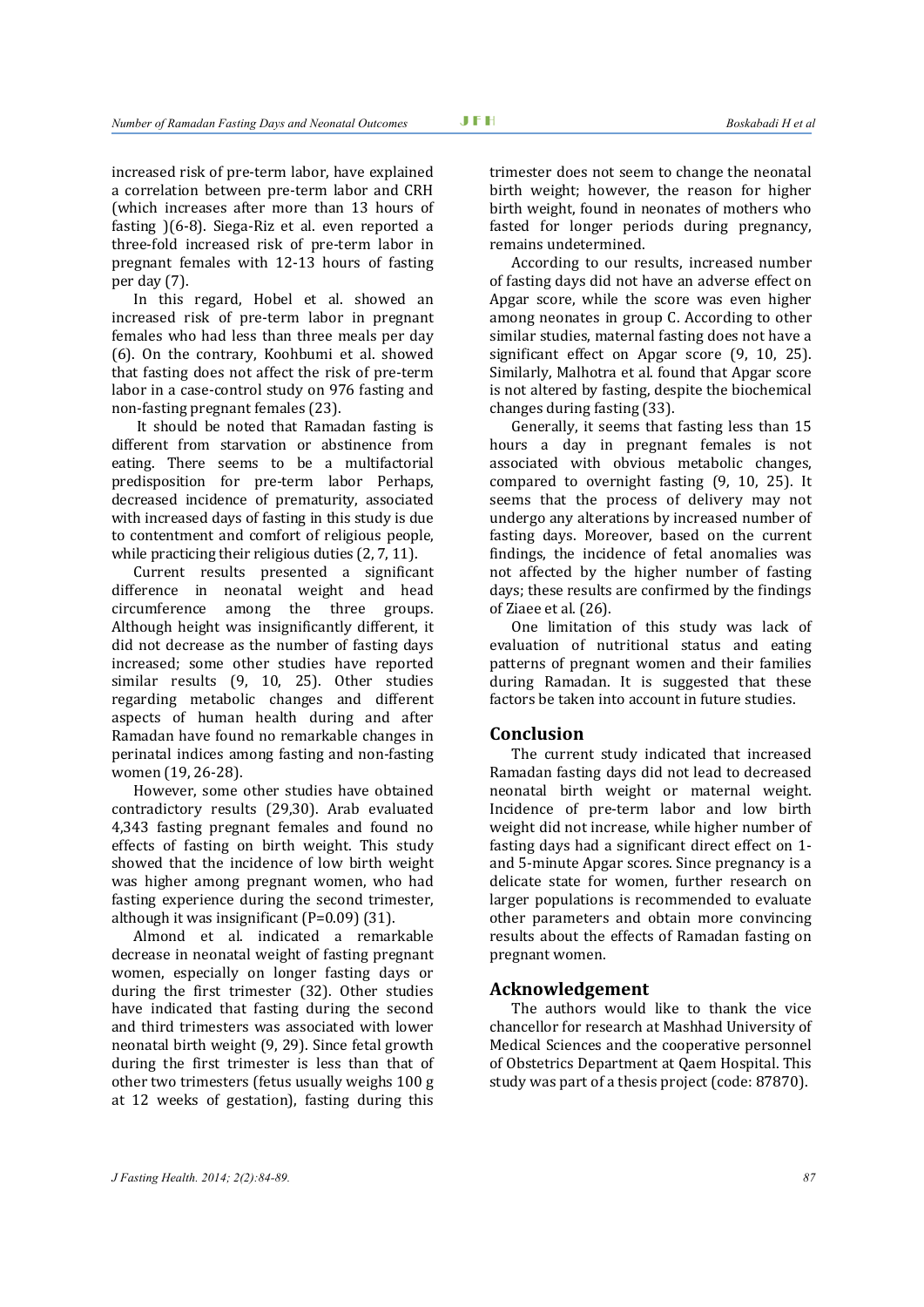#### **References**

- 1. Kavehmanesh Z, Abolghasemi H. Maternal Ramadan Fasting and Neonatal Health. Journal of Perinatology 2004;24:748-50.
- 2. Boskabadi H, Ayati S, Zakerihamidi M, Mohebbi T. Fasting and Pregnancy Outcomes. IJOGI 2013;16(57):1-6.
- 3. Rahbar N, Ghorbani R, Khazraie A. The effects of fasting on serum and urine biochemical parameters and birth weight in neonates of mothers with fasting experience during pregnancy. Tabibe Shargh. 2005; 7(3):171-77.
- 4. Abasalizadeh S. Pregnancy, lactation and fasting. Journal of Tabriz University of Medical Sciences .1998;72-69.
- 5. Khameneh S. An overview on physiologic adaptation of fasting and energy economics. Journal of Tabriz University of Medical Sciences. 1998;147-153.
- 6. Hobel C, Culhane J. Role of psychosocial and nutritional stress on poor pregnancy outcome. The Journal of nutritio 2003; 133(5): 1709S-17S
- 7. Siega-Riz AM, Herrmann TS, Savitz DA, Thorp JM. Frequency of Eating During Pregnancy and Its Effect on Preterm Delivery. American Journal of Epidemiology 2001;153(7):647-52.
- 8. Herrmann T, Siega-Riz AM, Hobel CJ, Aurora C, Dunkel-Schetter C. Prolonged periods without food intake during pregnancy increase risk for elevated maternal corticotropin-releasing hormone concentrations. Am J Obstet Gynecol 2001;185(2):403-12.
- 9. Cross JH, Eminson J, Wharton BA. Ramadan and birth weight at full term in Asian Moslem pregnant women in Birmingham. Arch Dis Child 1990;65(10):1053-6.
- 10. Hefni M, Fikry SAH, Abdalazim M, Abdelkhalik MA. Fasting in Ramadan and preterm labour. Saudi Med I. 1993:14(2):130-132.
- 11. Boskabadi H, Mohebbi T. Relationship of fasting pregnant mothers and newborn growth parameters. MJMS. 2014; 57(3):526-32.[Persian]
- 12. Robinson T, Raisler J. "Each one is a doctor for herself": Ramadhan fasting among pregnant Muslim women in the United States. Ethn Dis. 2005;15(1):S1-99-103.
- 13. Radnia N, Arab M, Nasrelahi Sh. The Effect of Ramadan Fasting on Preterm Labor. Iranian Journal of Obstetrics, Gynecology and infertility. 2005; 8(2):51-6.
- 14. Danesh A. Study the effects of fasting on perinatal care in Shahre-kord. Journal of Shahre-kord University of Medical Sciences. 2004;5(4):49-54.
- 15. Takruri, Hamed R. Effect of fasting in Ramadan on body weight. Saudi Medical Journal. 1989; 10(6):491-494.
- 16. Husain, R, Duncan, MT, Cheah, SH, Chng, SL. Effects of fasting in Ramadan on Tropical Asiatic

Moslems. British Journal of Nutrition.1987; 58(1):41-8.

- 17. Adlouni A, Ghalim N, Saile R, Had N, Parra HJ, Bensliman A. 1998. Beneficial effect on serum apo AI, apo B and Lp AI levels of Ramadan fasting. Clinica Chimica Acta.1998; 271(2), 179-89.
- 18. Mehrmanesh M. Comparison between fasting and non-fasting pregnant women in weight gain during pregnancy. Ghoran and Teb National Conference 2007.
- 19. Azizi F. Islamic Fasting and Health. Annals of Nutrition and Metabolism. 2010; 56(4): 273-82.
- 20. Salleh H. Ramadan Fasting among Pregnant Women in Muar District Malaysia and its Association to health outcomes. Malays J Report Health.1989;7(1):69-83.
- 21. Rhimi Sharbaf Moghadas F, Valadan M. Ramadan Fasting During First Trimester of Pregnancy and Infant Birth Weight. Journal of Medicine Tehran University of Medical Sciences.2005; 63(5):380-5.
- 22. Koohbuoomy J. Fasting and pre-term labor. BEHBOOD. 2001
- 23. Koohbumi Zh. Study the correlation between fasting and pre-term labor. Journal of Kermanshah University of Medical Sciences .2000;4(3):39-43.
- 24. Boskabadi H, Saghafi N, Najafi A. Comparing the Efficacy of Cefotaxime and Ampicillin on Neonatal Infection after Premature Rupture of Membranes. IJOGI.2014; 17(93):1-9.
- 25. Kaplan M, Eidelman AI, Aboulafia Y. Fasting and the precipitation of labor: The Yom Kippur effect. JAMA. 1983;250(10):1317-18.
- 26. Ziaee V, Razaei M, Ahmadinejad Z. Changes of metabolic profile and weight during Ramadan fasting. Singapore Med J. 2006; 47(5):409-14.
- 27. Rahman M, Rashid M, Basher S, Sultana S, NomaniM Z. Improved serum HDL cholesterol profile among Bangladeshi male students during Ramadan fasting. East Mediterr Health J. 2004; 10(1-2): 131-7.
- 28. Khoshdel A, Najafi M, Kheiri S, Taheri E, Naseri J, Yousofi H. Impact of maternal Ramadan fasting on growth parameters in exclusively breast-fed infants. Iran J Pediatr. 2007; 17(4):345-52.
- 29. Shahgheibi S, Ghadery E, Pauladi A, Hasani, S, Shahsawari S. Effects of fasting during the third trimester of pregnancy on neonatal growth indices. Ann Alquds Med. 2005; 1426(2):58-62.
- 30. Naderi T, Kamyabi Z. Determheight increase in fasting and non fasting pregnant women during Ramadan. Saudi Med J 2004; 25(6):809-10.
- 31. Arab M. Can clinical manifestations and 24 hours before breakfast calorie intake predict the ketonuria and before breakfast blood glucose level in pregnant fasting women. IJEM 1380; 12.
- 32. Almond D, Mazumder B. The Effects of Maternal Fasting During Ramadan on Birth and Adult